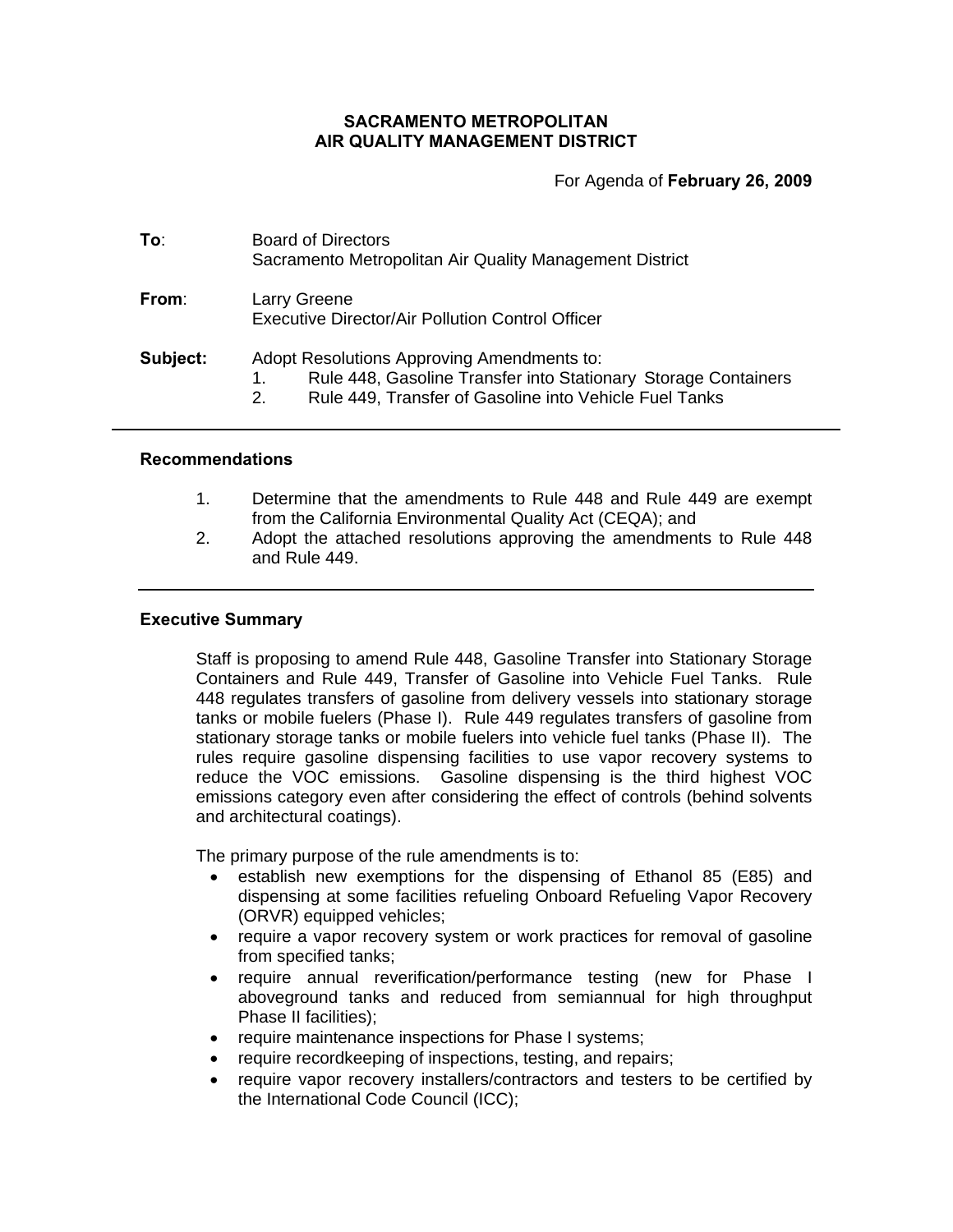- modify the mobile fueler exemption from tanks less than or equal to 250 gallons to tanks less than or equal to 120 gallons; and
- improve maintenance of vapor recovery systems and strengthen the enforceability of existing provisions.

 The proposed requirements are based on feasible measures that have been adopted and implemented in other California districts.

## **Attachments**

The following table identifies the attachments to this memo.

| Item                             | <b>Attachment</b> | <b>Page Number</b> |
|----------------------------------|-------------------|--------------------|
| <b>Board Resolutions</b>         |                   |                    |
| Draft Rules 448 and 449          |                   | 15                 |
| <b>Staff Report</b>              |                   | 35                 |
| <b>Written Comments</b>          |                   |                    |
| <b>Evidence of Public Notice</b> |                   |                    |

## **Background**

The District is currently classified as a "serious" nonattainment area for the federal 8-hour ozone standard. Ground level ozone is a secondary pollutant formed from photochemical reactions of nitrogen oxides (NOx) and volatile organic compounds (VOCs) in the presence of sunlight. Ozone is a strong irritant that adversely affects human health and damages crops and other environmental resources. As documented by the U.S. Environmental Protection Agency (EPA) in the most recent Criteria Document of ozone (U.S. EPA 2006), both short-term and long-term exposure to ozone can irritate and damage the human respiratory system, resulting in:

- Decreased lung function;
- Development and aggravation of asthma;
- Increased risk of cardiovascular problems such as heart attacks and strokes;
- Increase hospitalizations and emergency room visits; and
- Premature deaths.

Gasoline transfer operations emit VOC when gasoline vapor in the vessel being filled is displaced by the liquid gasoline. Gasoline vapors also contain benzene and other toxic chemicals. Rule 448, Gasoline Transfer into Stationary Storage Containers, controls VOC emissions from the transfer of gasoline from delivery vessels into stationary storage tanks or mobile fuelers (Phase I transfers). Rule 449, Transfer of Gasoline into Vehicle Fuel Tanks, controls VOC emissions from the transfer of gasoline from stationary storage tanks and mobile fuelers into vehicle fuel tanks (Phase II transfers).

\_\_\_\_\_\_\_\_\_\_\_\_\_\_\_\_\_\_\_\_\_\_\_\_\_\_\_\_\_\_\_\_\_\_\_\_\_\_\_\_\_\_\_\_\_\_\_\_\_\_\_\_\_\_\_\_\_\_\_\_\_\_\_\_\_\_\_\_\_\_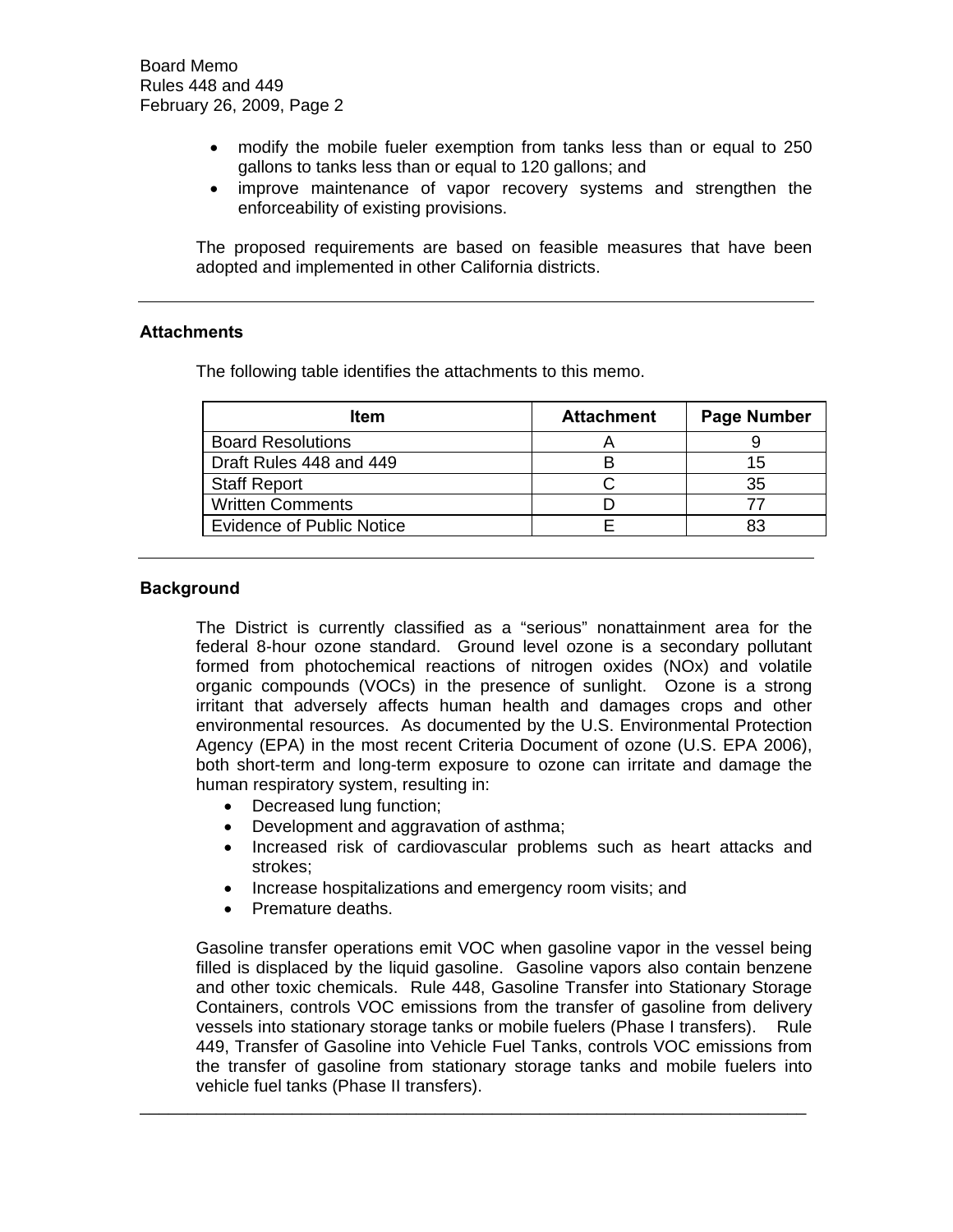Board Memo Rules 448 and 449 February 26, 2009, Page 3

## **Reasons for Rule Changes**

Rule changes are proposed to maintain consistency with state vapor recovery standards. CARB's regulations for Enhanced Vapor Recovery (EVR) were established in 2001. By April 1, 2009, all Phase II vapor recovery systems at gasoline dispensing facilities with underground storage tanks must meet the new standards.

Section 202(a)(6) of the federal Clean Air Act allows U.S. EPA to remove the requirement for Phase II vapor recovery systems in ozone nonattainment areas after determining that Onboard Refueling Vapor Recovery (ORVR) systems for motor vehicles are in widespread use. U.S. EPA issued guidance for removing the Phase II requirement for (i) dispensing Ethanol 85 (E85), (ii) for automobile assembly plants if 95% or more of the fleet has ORVR, or (iii) for rental car refueling if 95% or more of the fleet has ORVR.

CARB Executive Officer James Goldstene sent a letter encouraging all California districts to revise their vapor recovery rules to incorporate exemptions for ORVR fleets and E85 dispensing. The District currently has approximately 515 gasoline dispensing facilities that will be required to perform EVR upgrades of their Phase II vapor recovery systems. Of these, 402 are facilities with underground storage tanks that are required by state law to be upgraded by April 1, 2009. There are approximately 20 existing or proposed E85 facilities and 8 rental car refueling facilities that meet the ORVR criteria and could be exempted from the Phase II requirement. Certain automotive dealerships, commercial fleets or government fleets may also be able to meet the ORVR criteria.

Many other changes are proposed to ensure that the District is meeting requirements in state law including "all feasible measures<sup>1</sup>" and other provisions of state laws and regulations<sup>2</sup>.

## **Summary of Proposed Rule Amendments**

The major proposed rule changes are summarized below. The changes as proposed will take effect immediately upon adoption unless otherwise noted. Please refer to Appendix A of the Staff Report (Attachment C) for a more detailed description of changes.

## **Rule 448:**

 $\overline{a}$ 

• Lower the applicability to include transfer of gasoline into a mobile fueler with a capacity of 120 gallons or more (from 250 gallons), and require vapor recovery when transferring diesel fuel into a container that previously contained gasoline.

<sup>1</sup> Health and Safety Code Section 40914(b)(2).

<sup>2</sup> Health and Safety Code Sections 41854(f), 41960.2, 41962(h), Title 13 CCR Section 2292.4, and CARB Certification Procedure CP-204.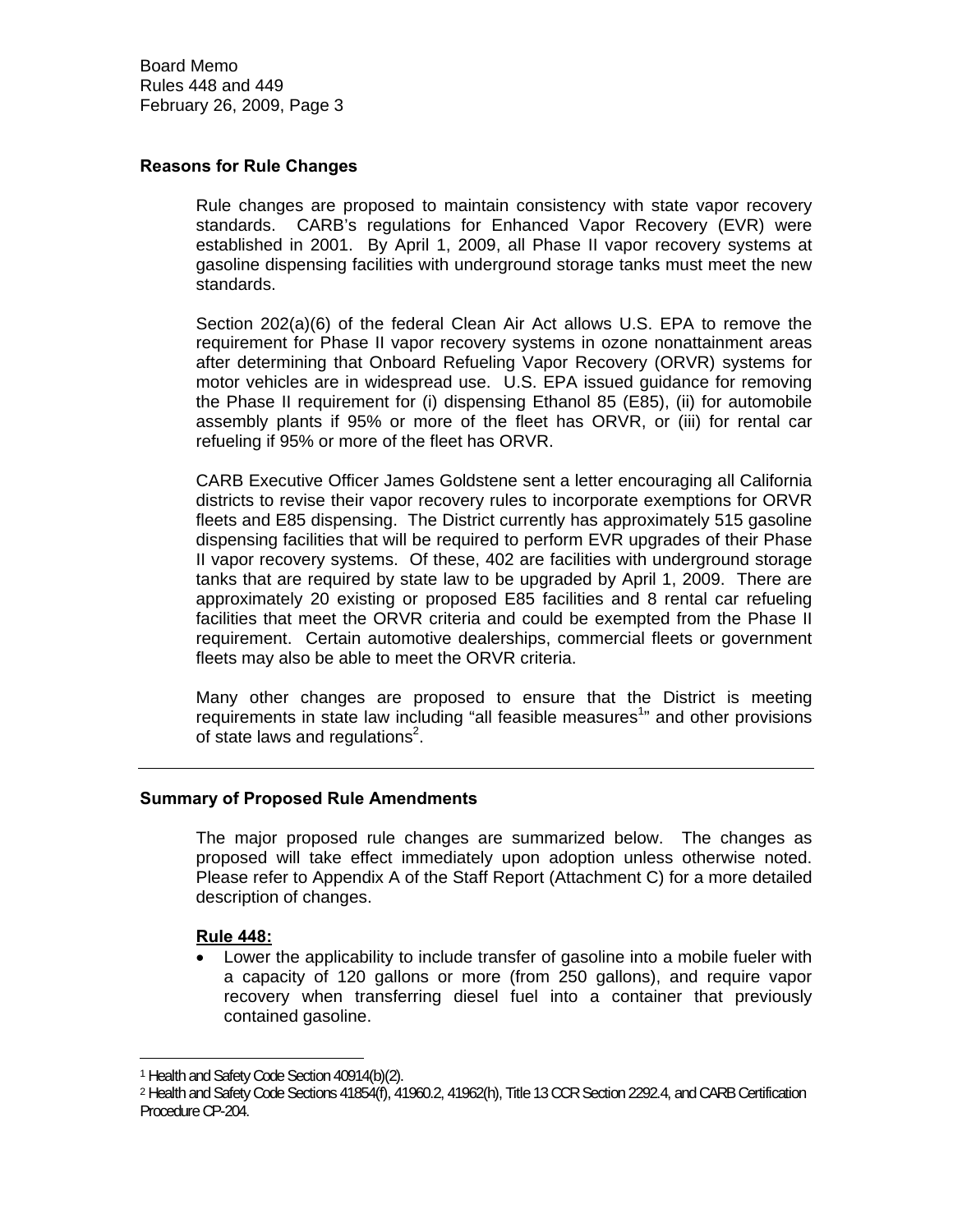- Require vapor recovery when transferring gasoline out of a stationary tank or mobile fueler into another stationary tank or delivery vessel.
- Implement work practices to reduce spillage when gasoline is removed from vehicle fuel tanks.
- Require the owner/operator of the dispensing facility to inspect the Phase I system after receiving a fuel delivery.
- Require installers/contractors and testers of vapor recovery systems to be certified by the International Code Council (ICC) for Vapor Recovery System Installation, Repair and Testing (effective 3 months after date of adoption).
- Require that reverification tests be performed annually for Phase I vapor recovery systems. This is a new requirement for facilities with aboveground tanks. The first annual test must be performed within one year after date of adoption.
- Require recordkeeping for performance and reverification tests results and maintenance inspection and repair records.

# **Rule 449:**

- Add a new exemption for dispensing E85. No EVR system will be required.
- Add a new exemption for non-retail dispensing facilities that refuel only ORVR-equipped vehicles. No EVR system will be required.
- Lower the applicability to include transfer of gasoline from a mobile fueler with a capacity of 120 gallons or more (from 250 gallons).
- Revise the frequency required for performing reverification test to be annual for all facilities. Reduced from semi-annual for facilities with a monthly throughput greater than or equal to 100,000 gallons.
- Require installers/contractors and testers of vapor recovery systems to be certified by the International Code Council (ICC) for Vapor Recovery System Installation, Repair and Testing (effective 3 months after date of adoption).

## **Impact on Businesses and Public**

EVR upgrades of Phase II vapor recovery systems are already required by CARB regulations. The rule amendments apply to all gasoline dispensing facilities that are required to have vapor recovery systems and also apply to installation, maintenance and testing contractors. There are approximately 546 permitted retail and non-retail facilities in the District. The costs and savings are discussed in the following paragraphs.

**Installers/contractors and testers:** The cost of ICC certification is \$75 every two years.

**Facilities with aboveground storage tanks, only Phase I systems:** These facilities are not currently required to perform testing, and will incur costs of approximately \$1,870/yr for annual testing, \$87/yr for Phase I inspections, and \$260/yr for recordkeeping.

**Facilities not Phase II exempt, monthly throughput ≤ 100,000 gal:** These facilities will incur an additional cost of \$87/yr to perform Phase I inspections.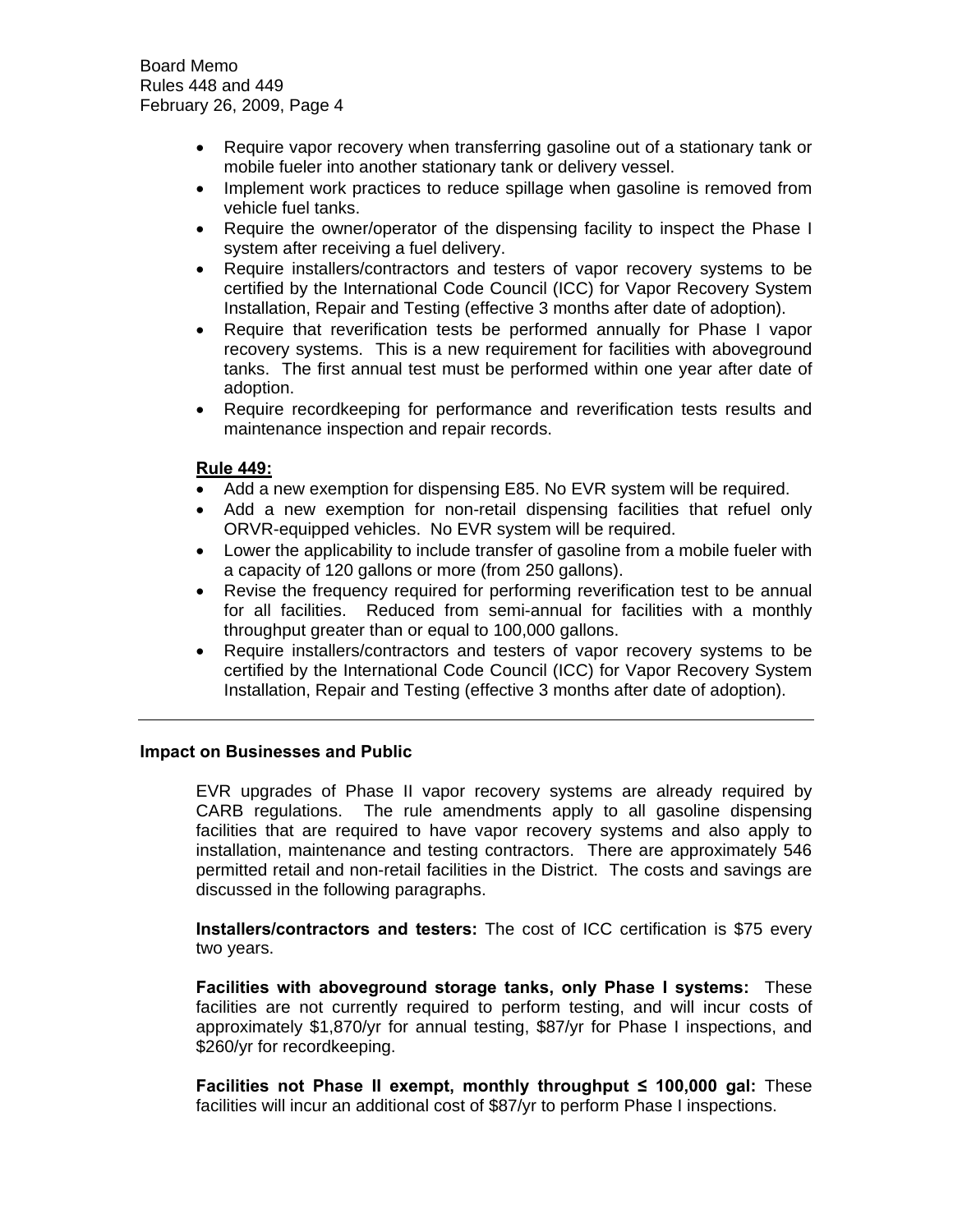**Facilities not Phase II exempt, monthly throughput > 100,000 gal:** These facilities will incur an additional cost of \$87/yr to perform Phase I inspections, but will experience savings of \$2,370 - \$5,770/yr by reducing the frequency of testing from twice per year to once per year.

**Facilities using E85 exemption:** These facilities will incur an additional cost of \$87/yr to perform Phase I inspections, but will experience savings of \$17,000 - \$85,000 by avoiding EVR upgrades, and savings of \$2,370 - \$5,770/yr by avoiding Phase II testing.

**Facilities using ORVR exemption:** These facilities will incur additional costs of \$87/yr to perform Phase I inspections, \$1,600 - \$9,600 to upgrade nozzles, and \$634 to modify the permit to operate. However, these facilities will also experience savings of \$17,000 - \$85,000 by avoiding EVR upgrades, and savings of \$2,370 - \$5,770/yr by avoiding Phase II testing.

The vast majority of facilities will not be exempt from Phase II requirements. Therefore, the most common situations will be an additional cost of \$87/yr for facilities with monthly throughputs below 100,000 gallons or a net cost savings of \$2,283 - \$5,683/yr for facilities with monthly throughputs greater than 100,000 gallons.

The amendments to the rules are not expected to have any impact on employment or economy in the District.

\_\_\_\_\_\_\_\_\_\_\_\_\_\_\_\_\_\_\_\_\_\_\_\_\_\_\_\_\_\_\_\_\_\_\_\_\_\_\_\_\_\_\_\_\_\_\_\_\_\_\_\_\_\_\_\_\_\_\_\_\_\_\_\_\_\_\_\_\_\_

\_\_\_\_\_\_\_\_\_\_\_\_\_\_\_\_\_\_\_\_\_\_\_\_\_\_\_\_\_\_\_\_\_\_\_\_\_\_\_\_\_\_\_\_\_\_\_\_\_\_\_\_\_\_\_\_\_\_\_\_\_\_\_\_\_\_\_\_\_\_

### **District Impacts**

The proposed amendments to the rules are not expected to result in additional costs to the District. Sources affected by the rule amendments are already subject to requirements under the existing rules.

### **Emission Impacts**

Although there are no additional emission reductions claimed, the proposed amendments to Rules 448 and 449 will improve maintenance and enforceability of existing provisions. An analysis by NESCAUM shows that ORVR alone is at least as effective as Phase II vapor recovery. No excess emissions are expected from the proposed exemptions in Rule 449 for dispensing into 100% ORVR vehicles and E85 dispensing.

## **Environmental Review and Compliance**

Staff finds that the proposed rules are exempt from the California Environmental Quality Act as an action by a regulatory agency for protection of the environment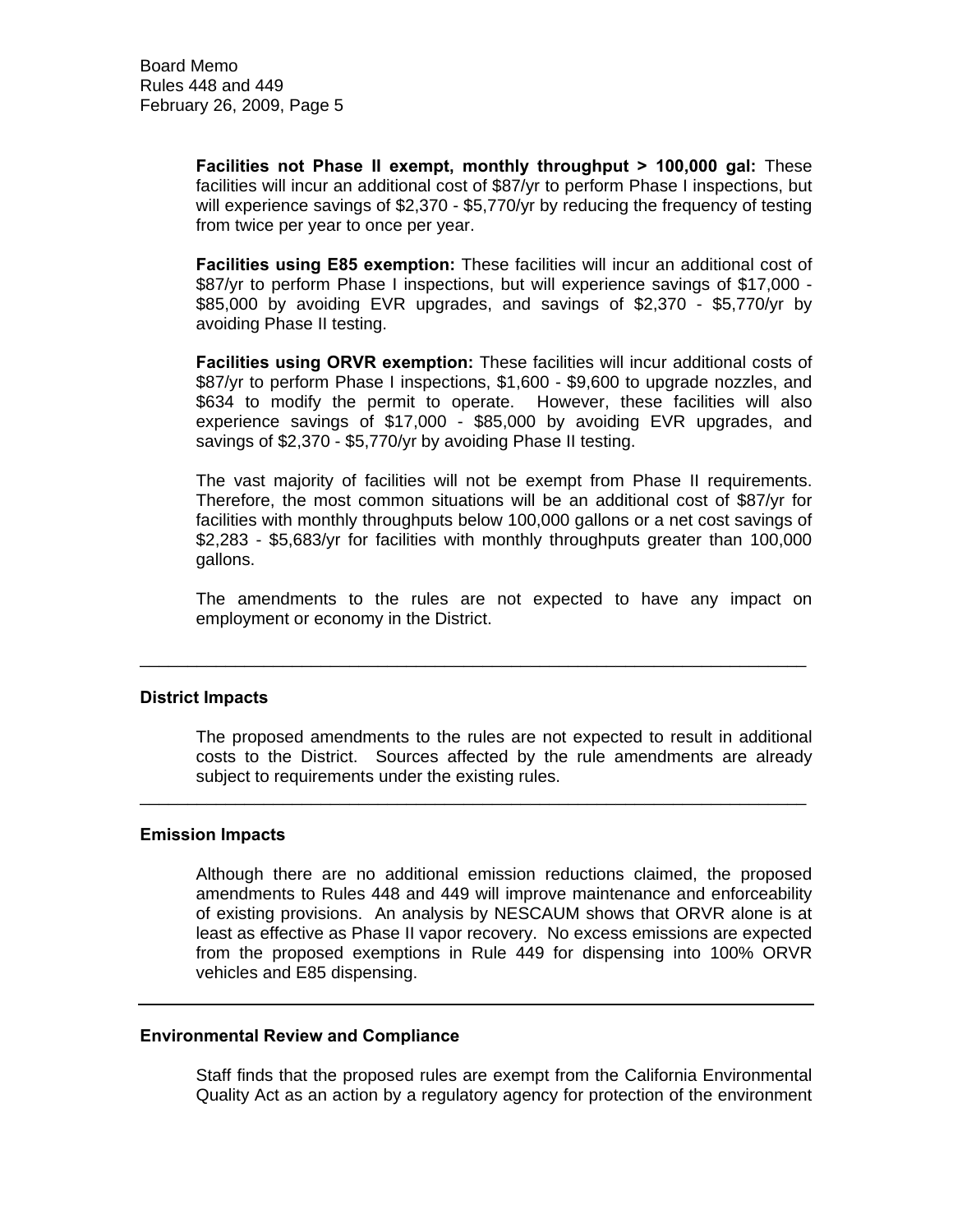(Class 8 Categorical Exemption, Section 15308 State CEQA Guidelines) and because it can be seen with certainty that there is no possibility that the activity in question may have a significant adverse effect on the environment (Section 15061(b)(3), State CEQA Guidelines).

California Public Resources Code (Section 21159) requires an environmental analysis of the reasonably foreseeable methods of compliance. The proposed rules will not increase emissions and will not cause any other significant adverse effects on the environment; therefore Staff has concluded that no environmental impacts will be caused by compliance with the proposed rules.

# **Public Outreach and Comments**

Staff conducted a public workshop on January 13, 2009. The noticing for this workshop included:

- Notices mailed to owners of all permitted gasoline dispensing facilities, and to installation/repair contractors and testers; and
- A display ad in the Sacramento Bee; and
- Notices mailed to those who have requested rulemaking notices.

A notice of public hearing was published in the Sacramento Bee on January 26, 2009. The notice was also mailed to attendees of the public workshop and to the mailing list that was developed for the public workshop.

The Business Environmental Resource Center (BERC) also conducted outreach on EVR Phase II requirements and permit procedures, and obtaining financing for EVR. BERC conducted these workshops for the County and City of Sacramento, the City of Citrus Heights, the City of Folsom, the City of Elk Grove, and the City of Rancho Cordova. As part of these workshops BERC informed facilities of the pending rule changes.

Staff received several questions regarding application requirements for ORVR exemptions at the workshop as well as written comments from affected parties, CARB and U.S. EPA. The comments requested Staff to address specific circumstances and revise grammatical errors. These comments, together with the Staff responses, are presented in Appendix D of the Staff Report.